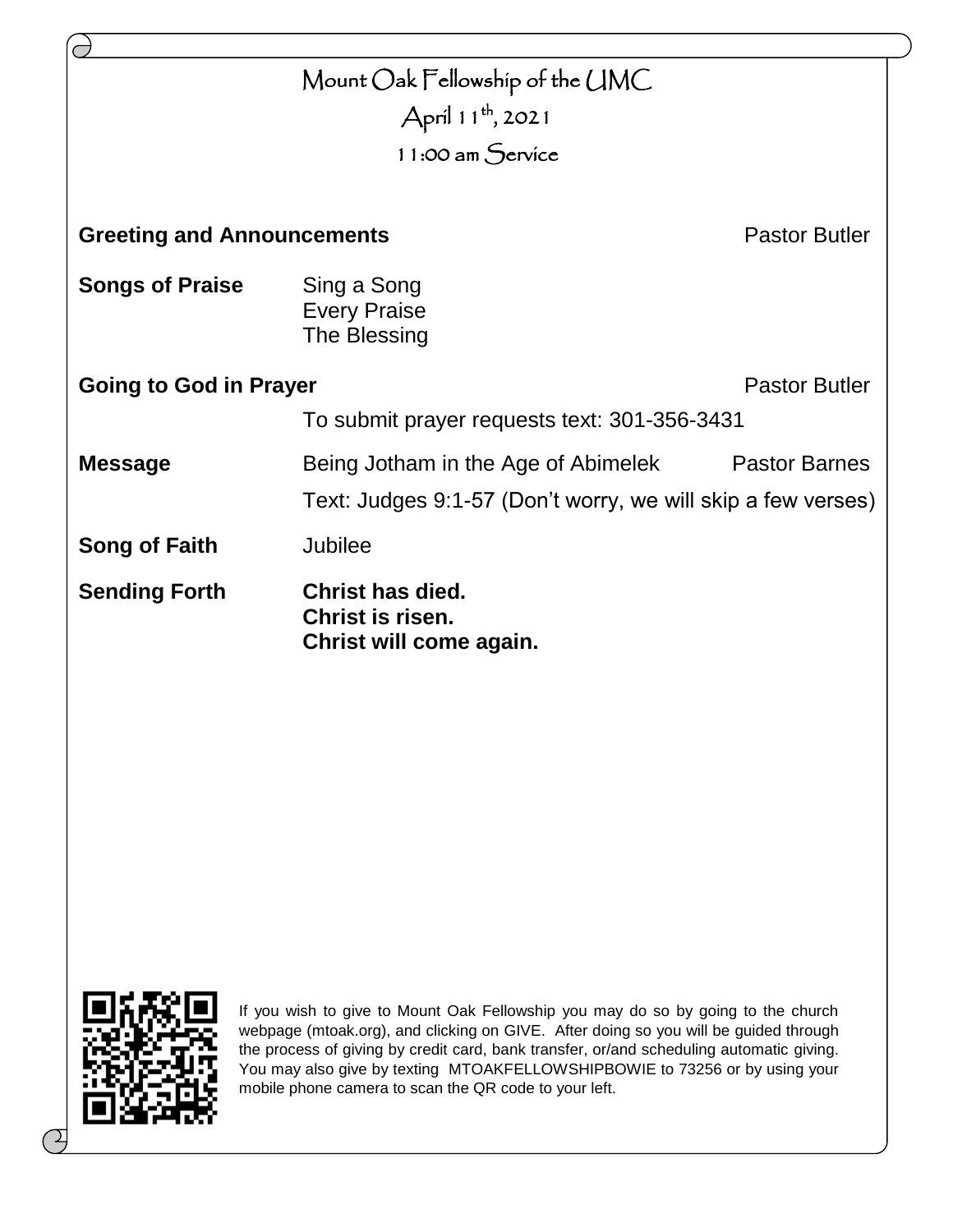## **Sing a Song**

Just think of one good time That you've been blessed I'm sure you can find One thing that God has done for you Now think of one more time That you've been blessed I'm sure you can find More things to grow your gratitude

#### **Chorus**

Sing a song to the One Who's been loving us since forever Sing a song to the One Who's been there our entire lives Sing a song to the One who's A Sing a song to the One who's Sing a song to the One who's And sing it again

Hallelujah To the Lord and sing it again, sing it To the Lord and sing it again, sing it

By Alvin Love III | Dwan Hill © 2019 Integrity Worship Music (Admin. by Capitol CMG Publishing (Integrity Music, David C Cook)) Let Them Hear (Admin. by Capitol CMG Publishing (Integrity Music, David C Cook)) Nashville Life Music Publishing (Admin. by Capitol CMG Publishing (Integrity Music, David C Cook)) Alvin Love Songs (Admin. by Pure Psalms Music, Inc.) CCLI License # 111091

### **Every Praise**

Every praise is to our God Every word of worship with one accord Every praise every praise is to our God Sing hallelujah to our God Glory hallelujah is due our God Every praise every praise is to our God

God my Savior God my Healer God my Deliverer Yes He is yes He is (Yes He is yes He is)

by John David Bratton and Hezekiah Walker © Li'l Eva Music, Luv Ki Music Publishing, and Davo Pavo Music CCLI License # 111091

#### **The Blessing**

The Lord bless you And keep you Make his face shine upon you And be gracious to you The Lord turn his Face toward you And give you peace

> **Chorus**  Amen, Amen, Amen

May his favor Be upon you And a thousand generations And your family And your children And their children And their children

> May his presence Go before you And behind you And beside you All around you And within you He is with you He is with you

In the morning In the evening In your coming And your going In your weeping And rejoicing He is for you He is for you

By Chris Brown, Cody Carnes, Kari Jobe, and Steven Furtick © 2020 Music by Elevation Worship Publishing (Admin. by Essential Music Publishing LLC) and Remaining portion is unaffiliated CCLI License # 111091

### **Jubilee**

The Spirit of the Lord is upon me I'm anointed to bring hope The promise fulfilled in a moment We're still watching it unfold There's good news for the captive A proclamation for every soul This liberty is for the broken An invitation to be made whole

#### **Chorus**

Listen for the free man singing He's delivered me Look out for the woman shouting His garment made me clean Listen up for the season's changing He's rebuilding everything Listen for the people shouting This is jubilee

There is true joy in His freedom So open your heart and receive it There is a hope to believe in Jesus Jesus

Can you hear it Can you hear it Can you hear it This is the sound This is the sound of jubilee

By Bryan Torwalt | Katie Torwalt | Naomi Raine © 2021 Heritage Worship Music Publishing (Admin. by Bethel Music Publishing) Maverick City Publishing (Admin. by Heritage Worship Publishing) Naomi Raine Music (Admin. by Heritage Worship Publishing) CCLI License # 111091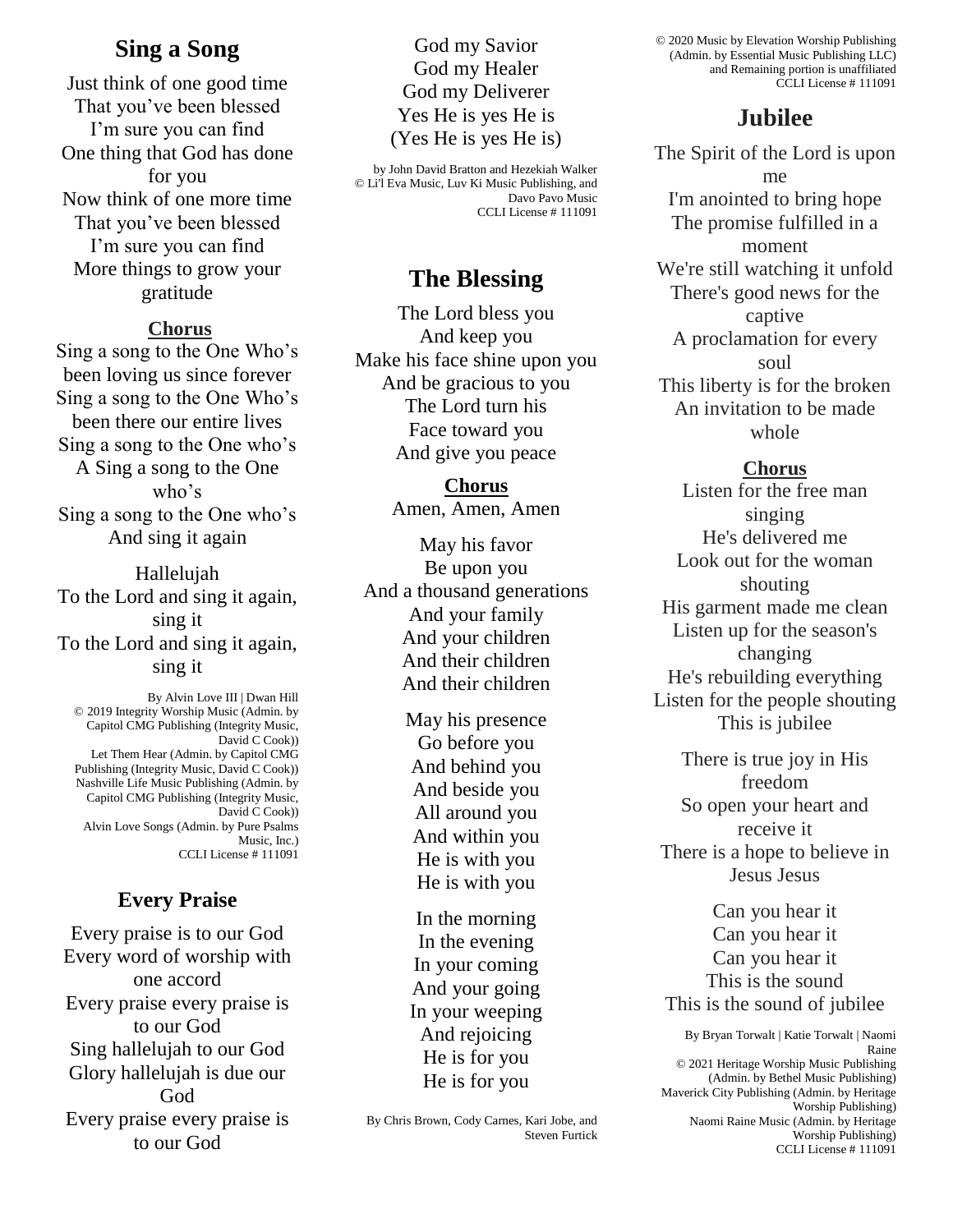

- Soccer
- Volleyball
- Crafts
- Dancing
- Football Skills
- Outdoor Activities
- 
- Social Distancing<br>- Much Much More!!!!

Mt. Oak Fellowship 14110 Mt. Oak Road **Bowie MD 20721** WWW.MT0AK.ORG PHONE (301) 249-2230

# **SUMMER** CAMP

JUNE 21ST thru JULY 16TH



For registration info please email sports@mtoak.org Secure your spot today Registration ends May 01, 2021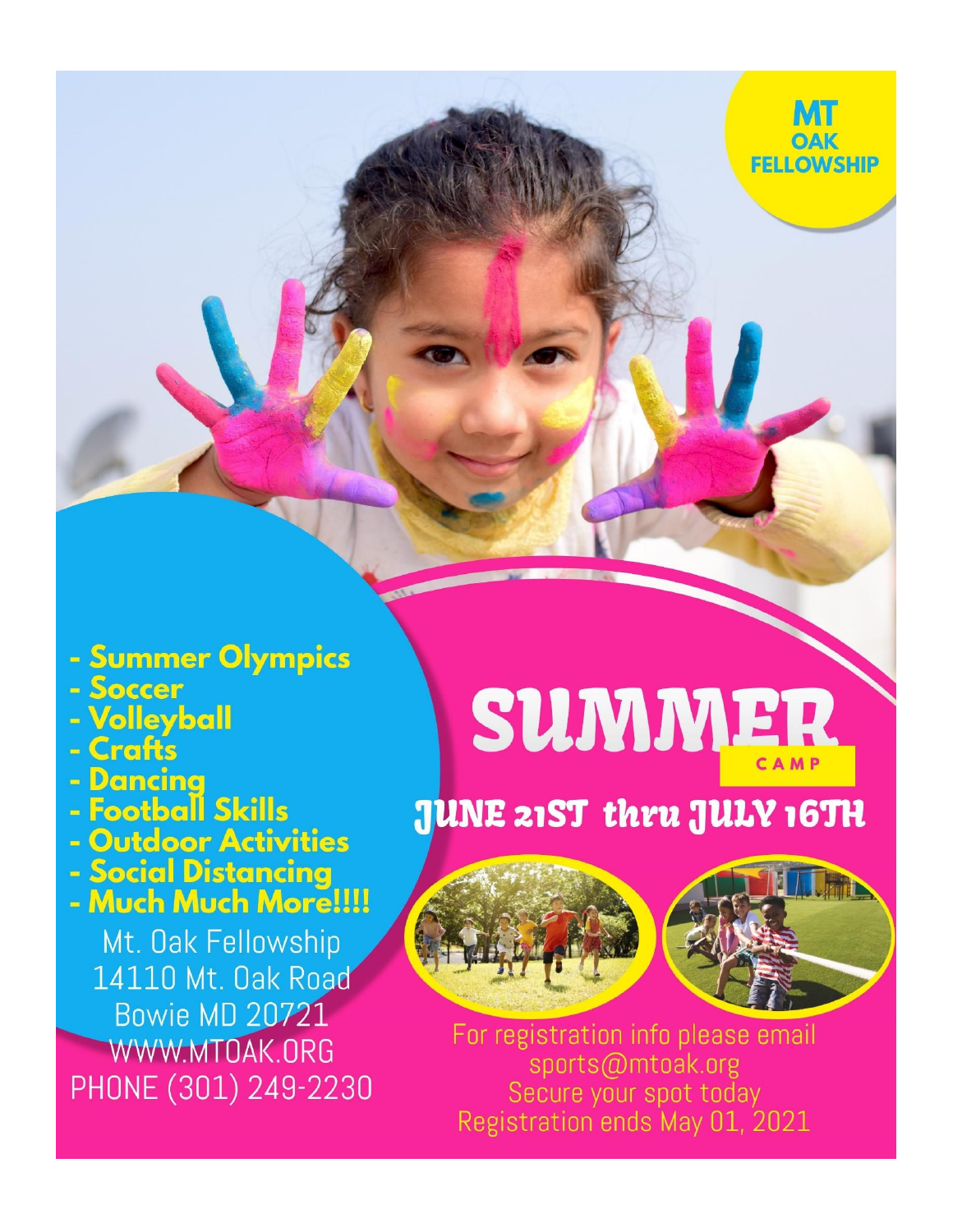# Discipleship Opportunities

# **For Children:**

Children's Director Shirletta Butler hosts a biweekly Zoom gathering; on Thursdays at 6:30pm. Some weeks there is an activity packet available to be worked on together during the gathering. Please email [shirletta@mtoak.org](mailto:shirletta@mtoak.org) for more information.

# **For Youth:**

Deedie Stuart is hosting a Zoom Bible study for middle and high schoolers on Friday evenings at 6:00 pm. Please email [deediestuart@gmail.com](mailto:deediestuart@gmail.com) for details.

Also, AMPED will be restarting virtually in February so look out for details and times coming soon

# **For Adults (all on Zoom):**

**Sundays, 11:15 am:** This adult Sunday School class allows time for people to watch the worship service at 10 before joining the class. They are currently studying the gospel of John. On April 11 they will begin a new study about Haggai, Zechariah, and Malachi. For more information or to participate, email Dave and Laurell Leith [\(laurellleith@gmail.com\)](mailto:laurellleith@gmail.com).

### **Wednesdays, 7:00 pm:**

One group (for women) will begin a study of lesser-known women of the Bible on January  $27<sup>th</sup>$ . For more information or to participate, email Linda Barnes [\(lindabell1019@gmail.com\)](mailto:lindabell1019@gmail.com).

One group (for anyone) is currently studying Twelve Voices for Truth by Jack Hayford. For more information or to participate, email Kurt Bulger [\(bkbulger1@gmail.com\)](mailto:bkbulger1@gmail.com).

**Alternating Fridays, 7:30 pm:** The "Odd Fridays" small group is currently studying *Mere Christianity* by CS Lewis. For more information or to participate, email Molly Holloway [\(molly.holloway@verizon.net\)](mailto:molly.holloway@verizon.net).

**Alternating Saturdays, 8:30 am:** The Men's Huddle is currently studying *Seven Promises of a Promise Keeper*. For more information or to participate, email Gale TeSelle [\(gwteselle@verizon.net\)](mailto:gwteselle@verizon.net).

# Giving Update

In order to meet our 2021 budget we need \$10,600/week. Over the last two weeks we received \$26,197. We thank everyone for their faithful giving which is made all the more meaningful by the difficult season we are going through.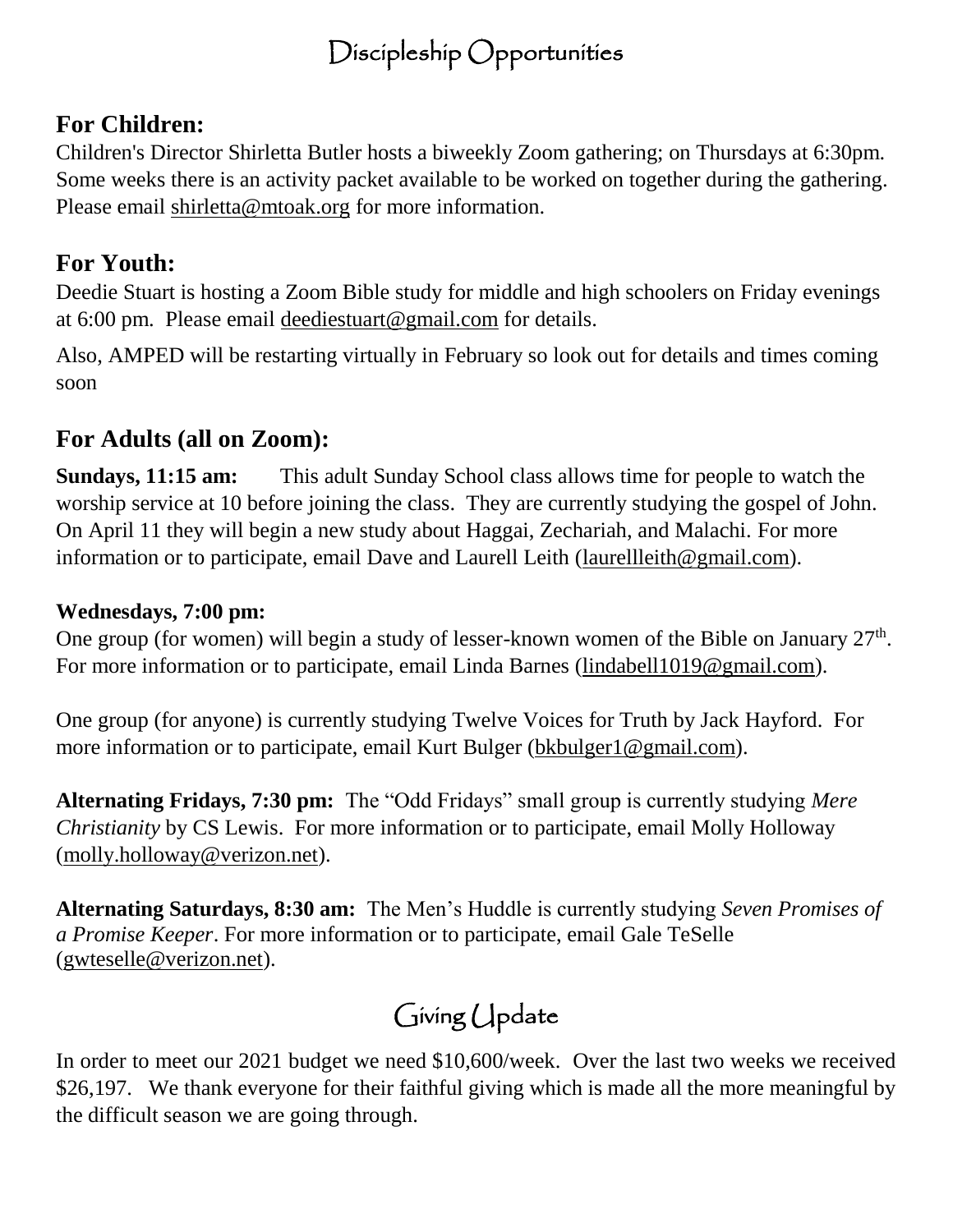# Sermon Notes

1. What does II Timothy 3:16-17 mean? (What is Scripture good for?) <sup>16</sup> All Scripture is Godbreathed and is useful for teaching, rebuking, correcting and training in righteousness, <sup>17</sup> so that the man of God, the woman of God, the servant of God may be thoroughly equipped for every good work.

- 2. Who was Abimelek?
	- a. Who was his father?

Note #1 - When Gideon *put out a fleece* he laid out a blanket (or sheepskin) overnight and asked God to prove that he was truly with him by keeping the ground dry from the dew that gathers overnight, but causing the fleece or blanket to become wet. God honored that first request and afterwards, Gideon laid out the blanket a second time, and asked God to keep the fleece dry but cause the surrounding ground to become wet. Again, God proved himself to Gideon by granting him a sign.

Note #2 – Judges 7:15-21 describes what at first reading may appear to be a fanciful account of a battle, but which was actually a reasonable, though daring, military tactic. Gideon commanded a small force of 300 men to sneak behind enemy lines and into the enemy (Midianite) camp after dark. These brave, 300 men were carrying trumpets, and torches which had their light hidden under large jars. On his command, Gideon's men broke the jars, revealing the light of the torches, blew their trumpets, and yelled, "For the Lord and for Gideon".

This maneuver sent the Midianites into a panicked retreat that soon became a rout, not because they feared they were being attacked by a marching band, but because the sudden bursts of sound and light left the Midianites convinced that their enemies had achieved a surprise attack.